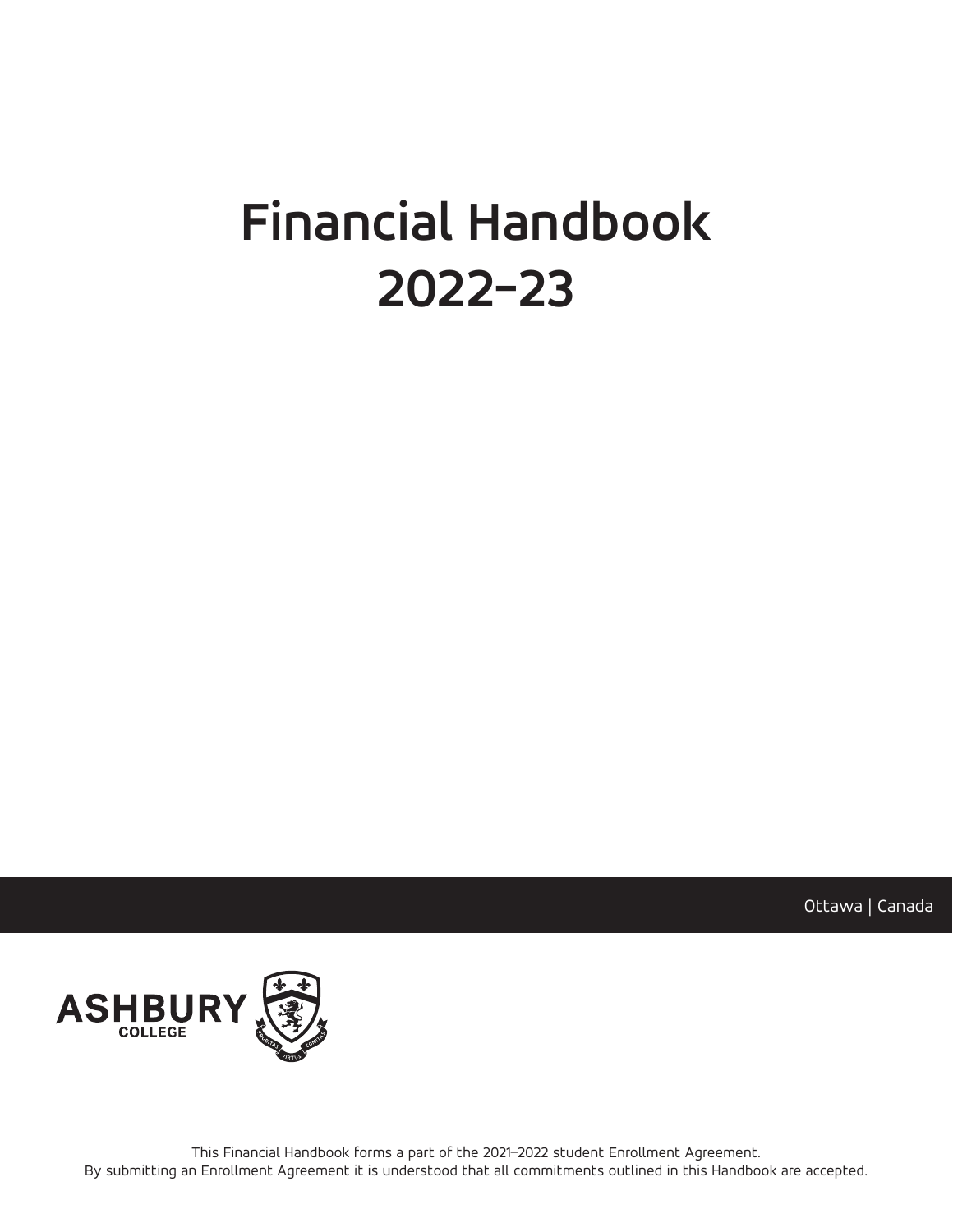## **ASHBURY COLLEGE FINANCIAL HANDBOOK 2022-2023 INDEX**

## **1. NEW STUDENT CHARGES**

- Application Fee
- Enrollment Fee

Student Security Deposit

## **2. TUITION FEES AND PAYMENT SCHEDULES**

- **3. CONTINUOUS ENROLLMENT**
- **4. PAYMENT OPTIONS FOR TUITION AND STUDENT ACCOUNT BALANCES**
- **5. STUDENT ACCOUNTS FOR PERSONAL EXPENSES AND OTHER CHARGES**
- **6. INTERNATIONAL BACCALAUREATE (IB) FEES**
- **7. RESPONSIBILITY FOR FULL PAYMENT OF FEES**
- **8. NON-PAYMENT OF STUDENT ACCOUNTS**
- **9. CANCELLATIONS AND CANCELLATION FEES**
- **10. TUITION REFUND PLAN**
- **11. STUDENT HEALTH INSURANCE**
- **12. CHANGE OF ENROLLMENT STATUS**
- **13. MERIT AWARDS AND FINANCIAL ASSISTANCE**
- **14. HEALTH SERVICES, MEDICAL REQUIREMENTS AND HOSPITAL INSURANCE**
- **15. PERSONAL PROPERTY INSURANCE**
- **16. FORCED SCHOOL CLOSING**
- **17. INTERNATIONAL STUDENTS**
- **18. CONSENT FOR ECONOMIC SANCTIONS AND EMBARGOS SCREENING**
- **19. USE OF STUDENT IMAGES**
- **20. THE NETWORKED CLASSROOM**
- **21. PERSONAL INFORMATION PROTECTION AND ELECTRONIC DOCUMENTS ACT**
- **22. ADVANCING THE SCHOOL THROUGH CHARITABLE GIVING**
- **23. INCOME TAX INFORMATION**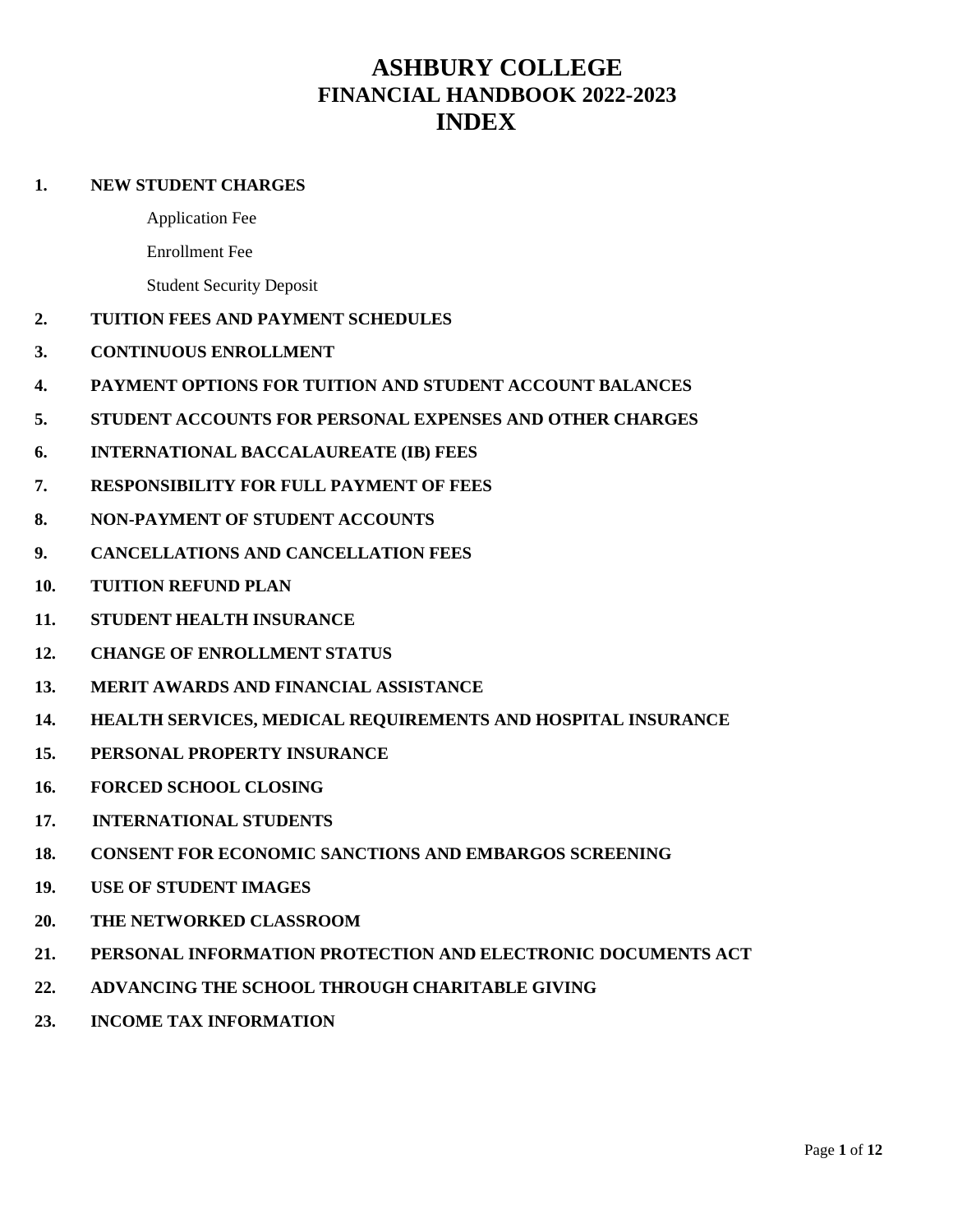# **ASHBURY COLLEGE FINANCIAL HANDBOOK 2022-2023**

Ashbury College prides itself on providing a quality education in a stimulating, challenging environment. As an independent school, Ashbury College does not receive the federal and provincial funding that public schools receive nor are there provincial grants for Ontario Independent Schools like those available in other provinces. Instead, Ashbury College relies on tuition fees, donations and other revenue sources to cover its operating costs.

This handbook is designed to help you plan for the financial requirements of sending your child or children to Ashbury College. There are expenses beyond tuition that you need to take into account; however, not all potential costs apply to all students. Please contact the Admissions office (for new applicants) or the Business Office for assistance if you have any questions.

The information provided in this Handbook is subject to change without notice.

## **1. NEW STUDENT CHARGES**

|  | <b>Application Fee</b> (non-refundable) | \$200 |
|--|-----------------------------------------|-------|
|--|-----------------------------------------|-------|

The initial application fee covers the cost of processing the student's application and does not apply to returning students. The application fee must accompany the online application.

| <b>Enrollment Fee</b> (non-refundable) | \$5,000 for new students entering grades 4-9   |
|----------------------------------------|------------------------------------------------|
|                                        | \$7,500 for new students entering grades 10-12 |

The one-time enrollment fee is payable upon acceptance of an offer of admission for new students. Receipt of the enrollment fee secures a place for a new student, subject to fulfilling the payment and other terms of the enrollment agreement. This fee is not an advance payment of tuition and cannot be applied to other outstanding amounts*.*  Enrollment fees are for the exclusive use of (1) funding ongoing property and building rehabilitation and (2) supporting financial assistance and endowment growth.

| <b>Student Security Deposit</b> | Day and Homestay Students | \$ 600  |
|---------------------------------|---------------------------|---------|
|                                 | <b>Boarding Students</b>  | \$1,000 |

The security deposit opens a student account and is due August 15, 2022. Once the student is enrolled, the College, without payment of interest, will hold the amount for as long as the student remains at the school.

When the student leaves the school, the deposit is credited against outstanding fees or charges and the balance is returned to the person who paid the original deposit. Deposit refunds for graduating students are issued after the end of the school year to ensure all of the charges have been processed to the accounts. Parents are asked, and often choose, to donate their deposit refund to the school upon graduation. A tax receipt is issued for such a gift.

## **2. TUITION FEES AND PAYMENT SCHEDULES**

To plan the operating budget, Ashbury College establishes fees and makes contractual commitments in advance of the academic year. Therefore, when a student is enrolled it is understood that a place is reserved for the entire school year and parents/guardians are responsible for the full amount of the fees even in the event of student cancellation or withdrawal.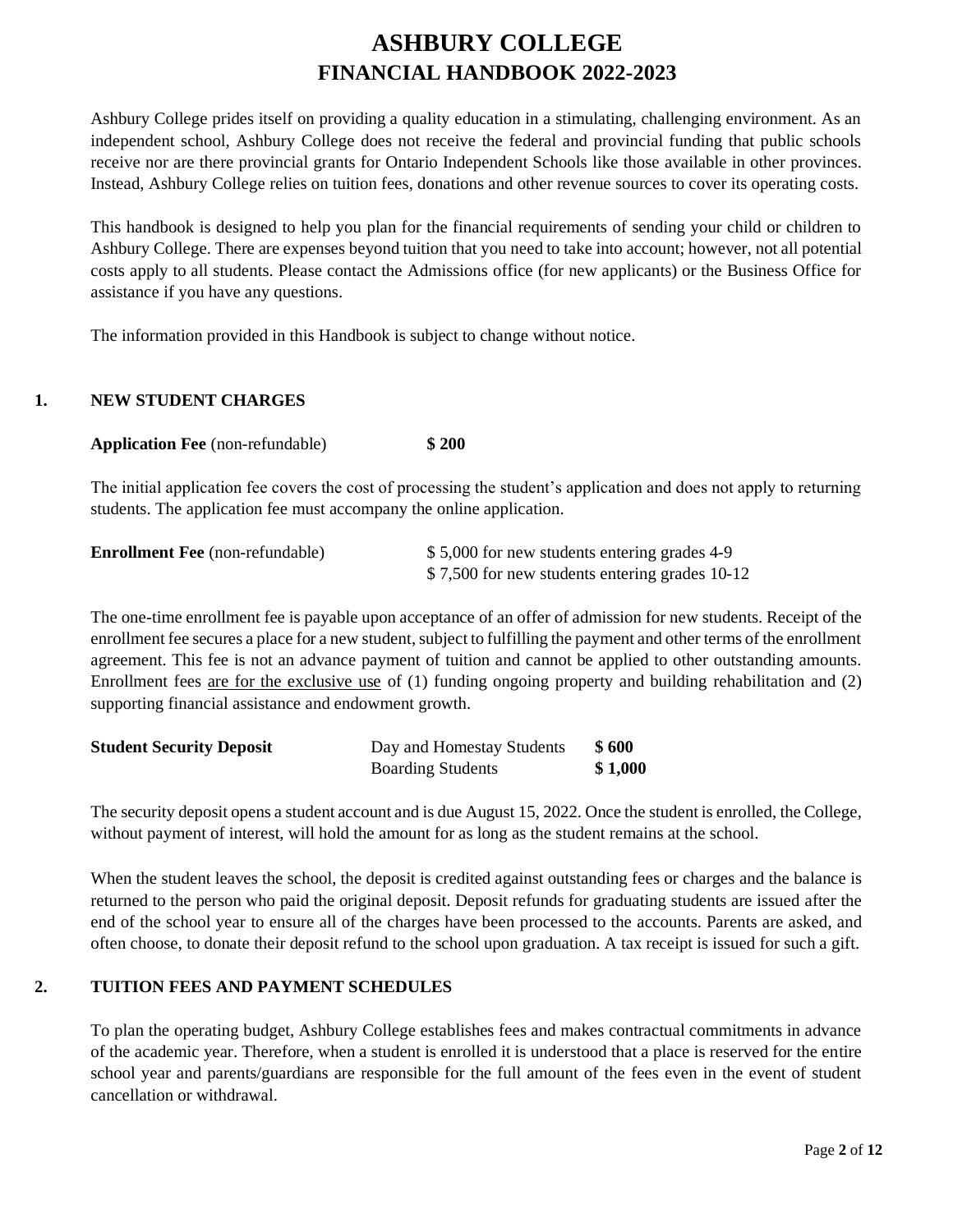| <b>Tuition Fee Payment Schedule</b>                                                                   | Mar 1,<br>2022 | May 15,<br>2022                             | Aug 15,<br>2022 | Nov 15,<br>2022 | Total<br>\$ Cdn |
|-------------------------------------------------------------------------------------------------------|----------------|---------------------------------------------|-----------------|-----------------|-----------------|
| Day Students - Regular Plan<br>Tuition Refund Plan (TRP) is Optional                                  | \$10,140       | \$10,140                                    | \$10,140        | \$1,690         | \$32,110        |
| Day Students - Extended Plan<br>Charge for mandatory TRP is Included                                  | \$7,120        | May 15 to Jan 15 - Nine payments of \$2,894 |                 | \$33,166        |                 |
| <b>Boarding:</b><br>Canadian Passport / Resident Card Holder<br>Student Health Plan & TRP is Included | \$23,500       | \$23,500                                    | \$23,500        | \$3,730         | \$74,230        |
| Boarding:<br>Non-Canadian Passport / Resident Card Holder<br>Student Health Plan & TRP is Included    | \$37,300       | \$36,930                                    |                 |                 | \$74,230        |

## **3. CONTINUOUS ENROLLMENT**

The College has implemented a Continuous Enrollment process, whereby it is assumed that current students will continue on at Ashbury until Grade 12 graduation and thus families will not need to fill out another Enrollment Agreement while their child attends the College. If circumstances change and the student does not plan to continue at Ashbury for any reason, the parent/guardian must notify Admissions as soon as possible in writing.

The Continuous Enrollment Agreement assumes that parents will continue on the **same payment option** from year to year. If the parent/guardian would like to change the payment option, please contact Student Billing at [billing@ashbury.ca.](mailto:billing@ashbury.ca)

Continuous enrollment is subject to ongoing approval by the College, and can be with-held at the discretion of the College based on scholarship, behaviour, cooperation, vaccination status, and other factors. It is also contingent on timely payment of fees and other charges, and a student will NOT be considered as re-enrolled if the student's account is past due.

## **4. PAYMENT OPTIONS FOR TUITION AND STUDENT ACCOUNT BALANCES**

Payment of tuition or monthly student account balances can be made in a variety of ways. Please note that regardless of which payment option is selected, it is the responsibility of the parent/guardian to deliver payments by the due-date listed on the Tuition Payment Schedule above for tuition, and monthly for student account balances. Any family who is unable to meet payment deadlines should contact Student Billing at [billing@ashbury.ca](mailto:billing@ashbury.ca) to discuss an alternative payment schedule. Alternate payment schedules are subject to approval by the Chief Financial Officer.

## **Cheque / Cash / Money order**

Cheque and money order payments can be sent to Ashbury College to the attention of the Business Office, by mail or delivered to reception. Please include the student's name or student ID number (found on your child's MSA account under the Contact Card tab), or the tear-off portion of the monthly student account statement. Cash can be accepted up to a reasonable limit, and must be delivered in person to the Business Office.

Post-dated cheques may be provided for tuition payments.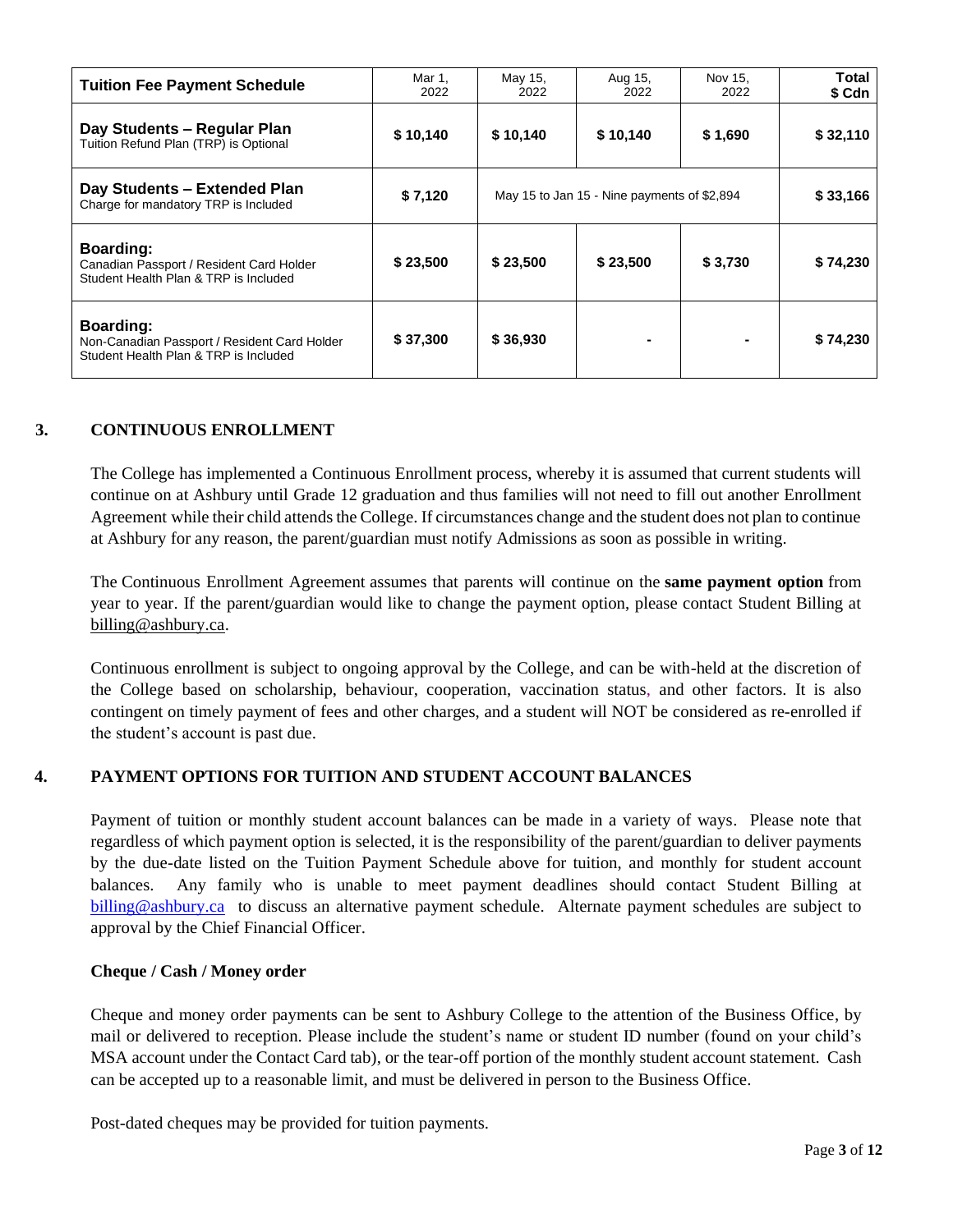Cheques that are not honoured by the bank due to insufficient funds (NSF), stop payment or any other reason are subject to an administration fee of \$200.

## **Pre-authorized Payment Plan Agreement**

Ashbury College can be authorized to automatically withdraw tuition and/or the monthly balance owing on a student account directly from a bank account using account information provided on a void cheque. The withdrawal will occur in accordance with the Tuition Payment Schedule for tuition, and on or between the 15th and 25th of every month for outstanding student balances.

A completed copy of the "Pre-authorized Payment Plan agreement", and a void cheque, are required to set up this option.

## **Credit Card**

Ashbury College can be authorized to automatically charge tuition and/or outstanding student balances to a credit card. There is a service fee charged for each transaction equaling 3.0% of the amount charged. The withdrawal will occur in accordance with the Tuition Payment Schedule for tuition, and on or between the 15th and 25th of every month for outstanding student balances.

## **Online Banking**

Ashbury College can be set up as a payee through online banking (like a phone or utility bill). Online payments must reference the student's ID number (provided on student account statements).

#### **Easy Payment for International Students**

Ashbury College has partnered with Western Union "GlobalPay for Students" which allows our families to make payments online and in their own currency. The service is available in multiple languages. Th[e link to GlobalPay](https://student.globalpay.wu.com/geo-buyer/ashburycollege#!/) can be found on the Ashbury College website (https://student.globalpay.wu.com/geo-buyer/ashburycollege#!/)

## **Wire Transfer**

A wire transfer can be sent to Ashbury College using our banking information. When making a payment by wire transfer there must be reference to the student's name.

Parents/Legal Guardians who wish to make their payments by bank wire transfer should contact Student Billing at [billing@ashbury.ca](mailto:billing@ashbury.ca) to obtain the Ashbury College banking information.

## **5. STUDENT ACCOUNTS FOR PERSONAL EXPENSES AND OTHER CHARGES**

A student account is set up at the beginning of the year for each student. Costs incurred by the student for schoolrelated expenses are charged directly to his or her student account. These costs vary widely between students, due to different levels of participation in athletic, outdoor, and cultural activities, as well as spending habits. Some examples are outlined in "Other and Optional charges" below. On average, these costs are approximately \$1,500– \$2,500 per year. A monthly statement is forwarded to parents and/or guardians, and payment is due upon receipt. Late payment fees are charged at the rate of 1.5% per month.

The following charges are provided for information only. All charges are subject to change.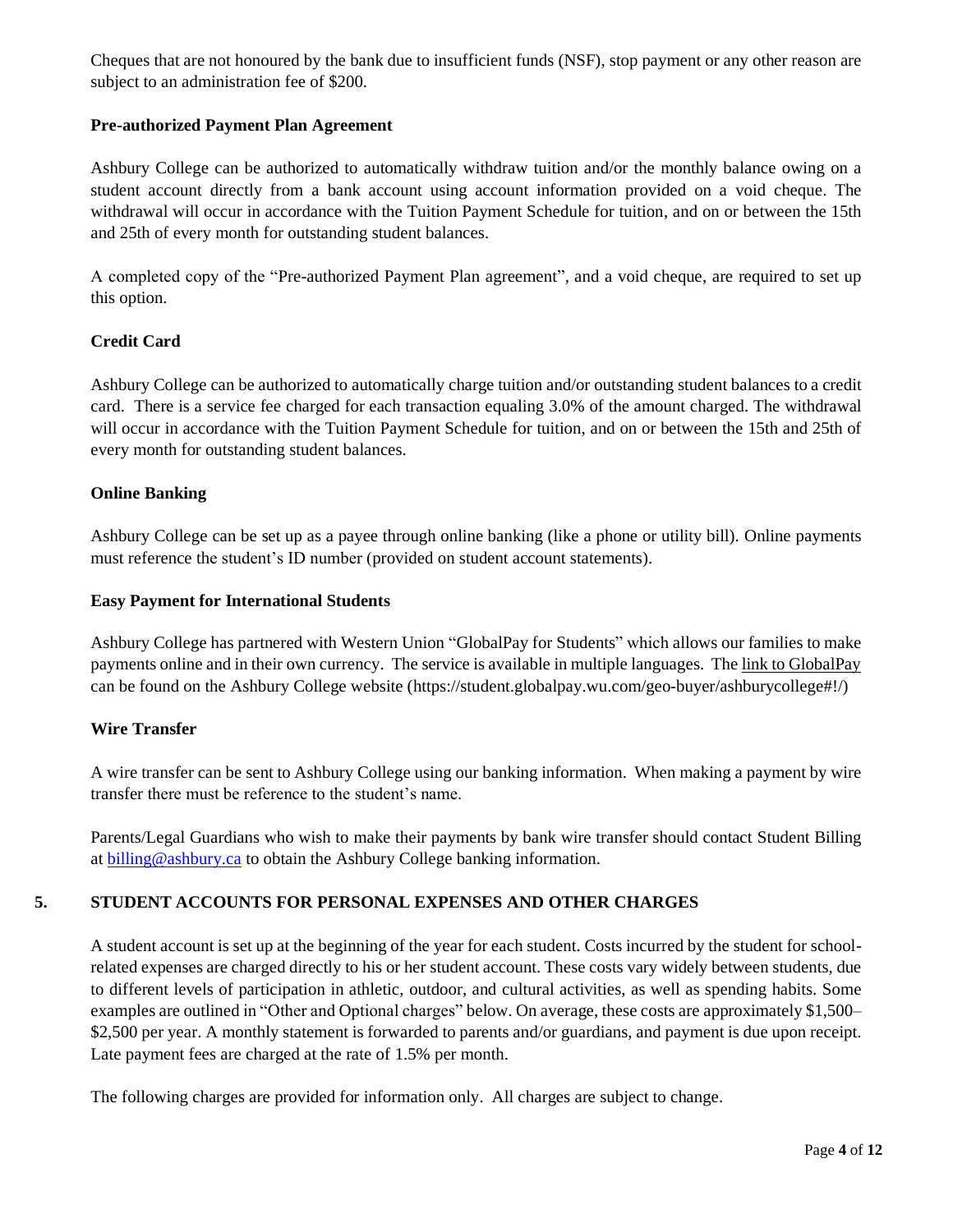*Please contact the Business Office if you do not wish the student to have Ashbury Store charge privileges on their student account.* 

| <b>Student charges - Mandatory charges</b>                                     |                               |
|--------------------------------------------------------------------------------|-------------------------------|
| Uniforms (includes Dress #1, Dress #2 and Phys Ed)                             | \$800-\$1,000                 |
| Textbooks and e-books (usually purchased directly from supplier)               | $$400 - $1,000$               |
| Art program charge (instead of textbook)                                       | $$130 - $150$                 |
| School fee (local transportation, yearbook, photos, access card, lock, agenda) | \$480                         |
| Boarding – Mandatory weekend excursions                                        | Variable                      |
| <b>Student charges – Standard charges</b>                                      |                               |
| Lunch Program (Day and Homestay Students)                                      | \$1,450                       |
| Summer uniform                                                                 | \$100                         |
| Stationery supplies and colour printing                                        | $$50 - $80$                   |
| Math calculator                                                                | \$200                         |
| Events – Academic and co-curricular trips outside Ottawa                       | Cost recovery basis           |
| Events – Theatre and musical – approximately four events per year              | $$10 - $20$ per event         |
| Sports - Senior sports - Rowing, skiing, swimming, yoga                        | \$100-\$300                   |
| Sports - Team uniforms                                                         | $$25 - $100$ per team         |
| <b>Student charges – Other and Optional charges</b>                            |                               |
| Tuition Refund Plan insurance $(TRP) - Day$ students on regular payment plan   | \$485.50 (includes PST)       |
| Boarding – Optional weekend excursions                                         | Variable                      |
| IB administrative fee $-$ Diploma students                                     | \$3,500 / \$1,750 per year    |
| IB administrative fee – Individual courses (standard level)                    | \$500 /course over 2 years    |
| IB administrative fee – Individual courses (higher level)                      | \$1,250 / course over 2 years |
| IB administrative fee $-$ Charges for late course and program changes          | Variable                      |
| IB textbooks, e-textbooks, online textbook access                              | Variable                      |
| Music equipment rental                                                         | \$180                         |
| University application fees based on number of applications and institution    | Cost recovery basis           |
| Supervision of external exams (not related to Ashbury program)                 | \$50 per hour                 |
| Transcripts – Government Certified Transcripts for International students      | \$125                         |

Transcripts – Requested for post-graduation (shipping charges are extra) \$8−\$10 each

## **Additional Charges for Boarding Students**

Charges can include dry cleaning, healthcare costs not covered by insurance, and taxis.

## **Sibling Discounts**

The school offers a discount for families with three or more siblings at the College during the 2022-23 school year. The sibling discount for a third or subsequent child is \$1,000 for day students and \$2,000 for boarding students. This discount is credited to the student's account on August 15, 2022.

## **Food Service and Lunch Meal Plan**

Ashbury College offers a full choice "a-la-carte" lunch Meal Plan which allows students to choose from a number of healthy hot and cold items. The cost of the program is \$1,450 for Day students and is charged to the student account. Please note that food service charges for Boarding students are included in the boarding fees and cover all meals plus an evening snack.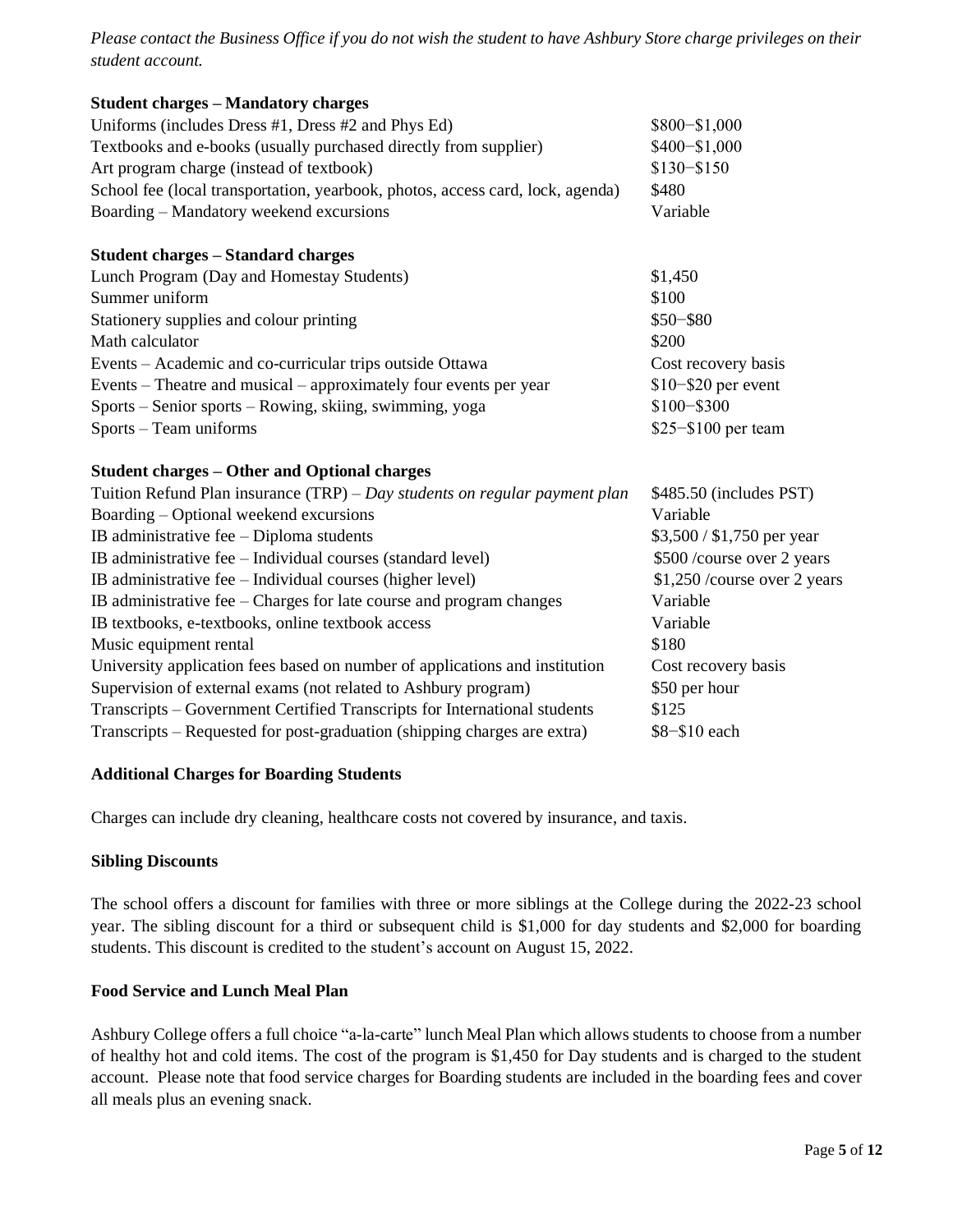## **Testing Service Fees (Senior School only)**

Ashbury College is a test centre for the Scholastic Achievement Test (SAT) as well as Preliminary School Admission Test (PSAT) and Secondary School Admissions Test (SSAT). The fees for such tests are set by the appropriate external testing authority and are billed to the student's account.

## **6. INTERNATIONAL BACCALAUREATE (IB) FEES**

The International Baccalaureate Organization (IBO) charges administrative fees to cover the costs of the program, including membership, registration, and examinations. Therefore, in addition to the basic tuition fee, Ashbury College charges fees for the IB program as outlined below.

## **Diploma Students**

The IB Diploma takes two years to complete. Throughout the two years the student takes six courses; three Standard Level (SL) and three Higher (HL) courses.

## **The IB program fee for the Diploma is \$3,500 for the two-year program.**

• *This fee is invoiced as follows:* \$1,750 in Year 1 / \$1,750 in Year 2.

Higher Level IB courses are eligible for a federal tuition tax credit, and the receipted amount is a calculation based on IB program fees and tuition fees, subject to current tax legislation.

#### **Individual Courses**

**S**tudents can also obtain IB certificates in individual courses. Each course takes two years to complete.

Students finalize whether a course is Standard Level or Higher Level in the second year. For this reason, individual courses will be treated as Standard Level in the first year and the program fee is invoiced accordingly. (Please note that one IB English course is provided to all grade 11 and 12 students as part of the standard curriculum and is not subject to the individual course administration fees below.)

## **The IB program fee for each Standard Level course is \$500 for the two-year course.**

• *This fee is invoiced as follows:* \$250 in Year 1 / \$250 in Year 2.

## **The IB program fee for each Higher Level course is \$1,250 for the two-year course.**

• *This fee is invoiced as follows:* \$250 in Year 1 (assumes Standard level) / \$1,000 in Year 2.

The Higher Level individual IB courses are eligible for a federal tuition tax credit in the second year, and the receipted amount is a calculation based on IB program fees and tuition fees, subject to current tax legislation.

## **7. RESPONSIBILITY FOR FULL PAYMENT OF FEES**

As each space in the school is offered for the full school year, parents or guardians are responsible for payment of the annual tuition fee in full. Withdrawals prior to the start of the school year are subject to cancellation fees (Section 9).

Ashbury College reserves the right to suspend or dismiss any student whose scholarship, behaviour or cooperation is, in the opinion of the Head of School, detrimental to the standards of the school. On an annual basis the acceptance of Ashbury standards, conduct and expectations as set out in the Student/Parent Handbook and the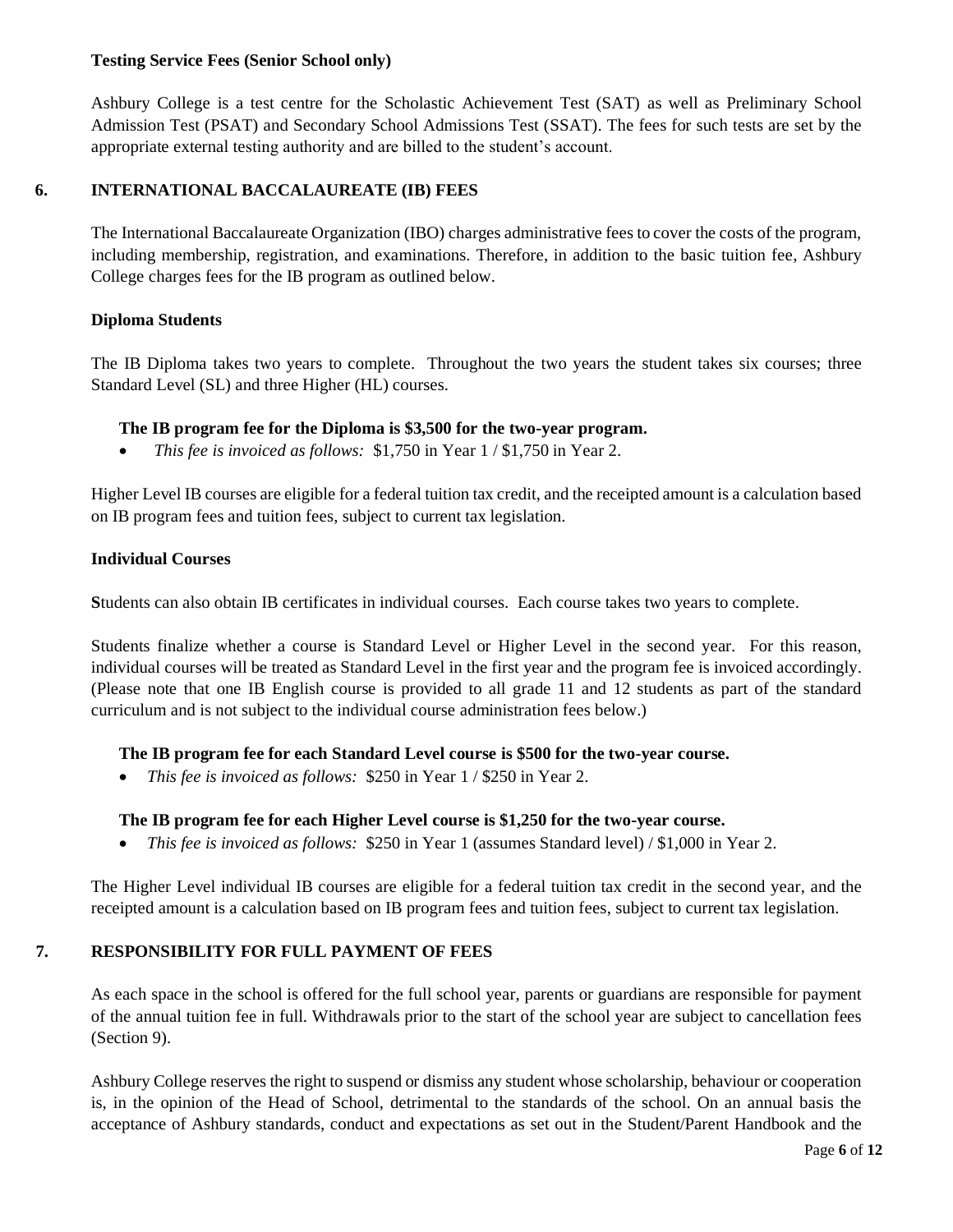Parent Partnership Plan are a condition of enrollment. In the event of the student's suspension, dismissal, withdrawal, or absence from the school for any reason, the parents or guardians are liable for payment of the full tuition fees. **The obligation to pay the annual fees for the entire academic year is unconditional, subject only to the stated cancellation fees.**

No portion of any fees paid or outstanding is refunded or cancelled in the event of the student's suspension, dismissal, withdrawal, or absence from the school. There is no reduction in fees for boarding students who, for any reason, become day students during the academic year. Day student status is available only to those students living with their parents/legal guardians.

To offset the financial burden of a student withdrawing or being dismissed, the school offers a Tuition Refund Plan, which insures a percentage of tuition fees for students who withdraw or are dismissed after attending school for more than fourteen (14) consecutive calendar days. The Tuition Refund Plan is provided automatically for all boarding and homestay students, is mandatory for day students on the extended payment plan, and is optional for day students on the regular payment plan. The premium costs for day students can be found in Section 5. Please see Section 10 for more information on the Tuition Refund Plan.

## **8. NON-PAYMENT OF STUDENT ACCOUNTS**

By standing regulations of the Board of Governors of Ashbury College: Any student whose account has not been paid promptly or has not made acceptable payment arrangements with the Business Office may not:

- i) be permitted to attend classes, any school activities or take examinations;
- ii) be permitted to receive any grades or transcripts from the school;
- iii) be permitted to re-enroll in the school.

Parents/guardians will continue to be liable for the full payment of the annual tuition fees as outlined in Section 2. Interest, at the rate of 1.5% per month, or part thereof, may be charged on the unpaid balance of the account after 30 days.

## **9. CANCELLATIONS AND CANCELLATION FEES**

When a student is enrolled, it is intended that the place be reserved for the full year unless arrangements have been made in advance with the Head of School, and therefore parents/guardians have committed to the student's enrollment and are liable for full tuition fees. If however cancellation is received prior to the start of the school year, the following Cancellation Fees are charged in lieu of full tuition. Note that the Enrollment Fee of \$5,000 (\$7,500 for students entering grades 10-12) is non-refundable, and is not included in the following amounts.

Written notice of cancellation must be delivered to the College.

| <b>CANCELLATION FEES</b>                              | Day              | <b>Boarder</b>   |
|-------------------------------------------------------|------------------|------------------|
| Cancellation timing:                                  |                  |                  |
| Between acceptance of a place and up to April 1, 2022 | \$6,000          | \$15,000         |
| After April 1 and up to June 15, 2022                 | \$13,000         | \$34,000         |
| After June 15 and up to July 15, 2022                 | \$19,000         | \$48,000         |
| After July 15, 2022                                   | <b>Full Fees</b> | <b>Full Fees</b> |

## **NOTE THAT CANCELLATION FEES ARE NOT COVERED BY THE TUITION REFUND PLAN.**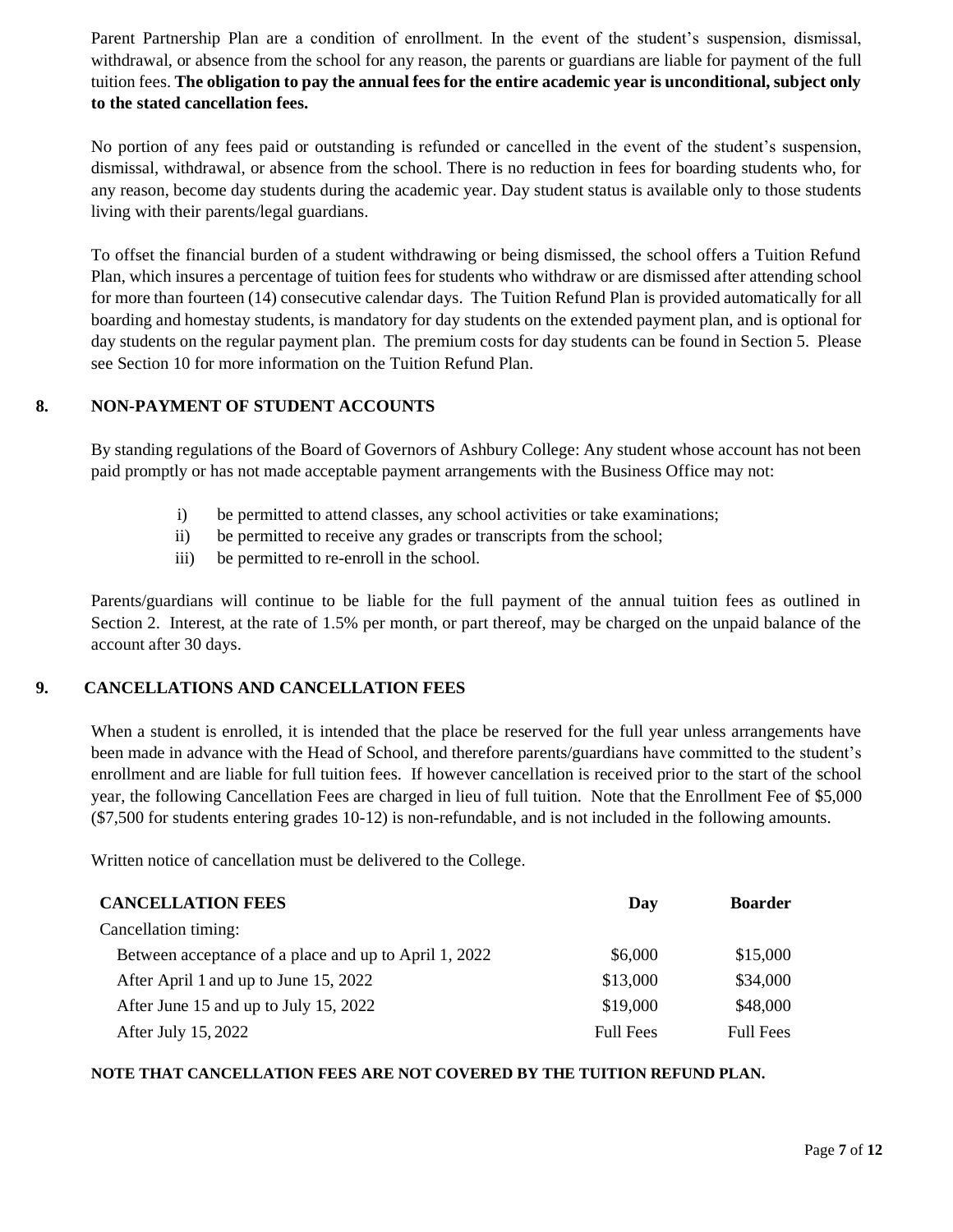Tuition Refund Plan coverage does not start until the student has attended the school for a minimum of fourteen (14) consecutive calendar days, and therefore the Tuition Refund Plan does not cover the refund of cancellation fees.

#### **10. TUITION REFUND PLAN Provided for Boarding Students and Homestay Students Provided for Day students on Extended Plan**  *Optional for Day students on Regular Plan*

Recognizing that the College's regulation requiring full payment of tuition may cause hardship in the event that a student withdraws or is dismissed during a school year, Ashbury College provides a Tuition Refund Plan (TRP) for boarders, homestay students, and day students on the Extended Payment Plan, through an external provider. The plan is also offered to Day students on the Regular Payment Plan, as an option with the premium charged to the student's account. The [link to the](https://student.globalpay.wu.com/geo-buyer/ashburycollege#!/) [Tuition Refund Plan booklet](https://ashbury.ca/wp-content/uploads/2022/01/2022-23-TRP-Insurance-Brochure.pdf) can be found on the Ashbury College website (https://ashbury.ca/wp-content/uploads/2022/01/2022-23-TRP-Insurance-Brochure.pdf).

The plan provides insurance for a PORTION of unused tuition fees (subject to the plan's terms, conditions and limitations), to assist in covering the liability of parents or guardians for school fees and other charges in the event of a student's prolonged absence, dismissal or withdrawal. It should be noted that the Tuition Refund Plan does not cover tuition fees during a forced school closing (e.g. pandemic flu). In the event of a claim, the funds are paid to the College, and the balance net of any amounts owing on the student's account are paid to the parents or guardian.

Insurance coverage does not start until the student has attended the school for a minimum of fourteen (14) consecutive calendar days, and therefore the Tuition Refund Plan does not cover the refund of cancellation fees. (Refer to the Tuition Refund Plan brochure for details.)

The Tuition Refund Plan is available to Day students on the Regular Payment Plan at a cost of 1.4% of the annual school fees and is subject to PST. The premiums for the 2022-2023 year are as follows (subject to change by the provider):

• Day Students (optional for Regular Payment Plan)  $$485.50$  (includes PST)

**IT IS STRONGLY RECOMMENDED THAT DAY STUDENTS ENROLL IN THE TUITION REFUND PLAN.**  Please review the plan brochure, and contact the Business Office at  $\frac{b_1}{b_2}$  ashbury.ca with any questions.

## **IMPORTANT:**

All Day Students who do not remit their tuition fees according to the Regular Plan tuition payment schedule (see Section 2) must enroll in the Tuition Refund Plan.Enrollment is automatic for students on the extended payment plan.

## **11. STUDENT HEALTH INSURANCE Provided for Boarding Students and Homestay Students as required; optional for Day students**

Ashbury College provides a Student Health Insurance plan for boarders and homestay students not covered by provincial government health insurance to ensure they are covered by a comprehensive health plan. Coverage is provided for twelve months beginning August 1 and ending July 31 to ensure coverage is in place during summer school and school trips. Coverage is provided by Guard.me International Insurance, and a summary of benefits can be found on the Guard.me section of the Ashbury College website. Day students not covered by government health insurance are able to purchase coverage under the plan.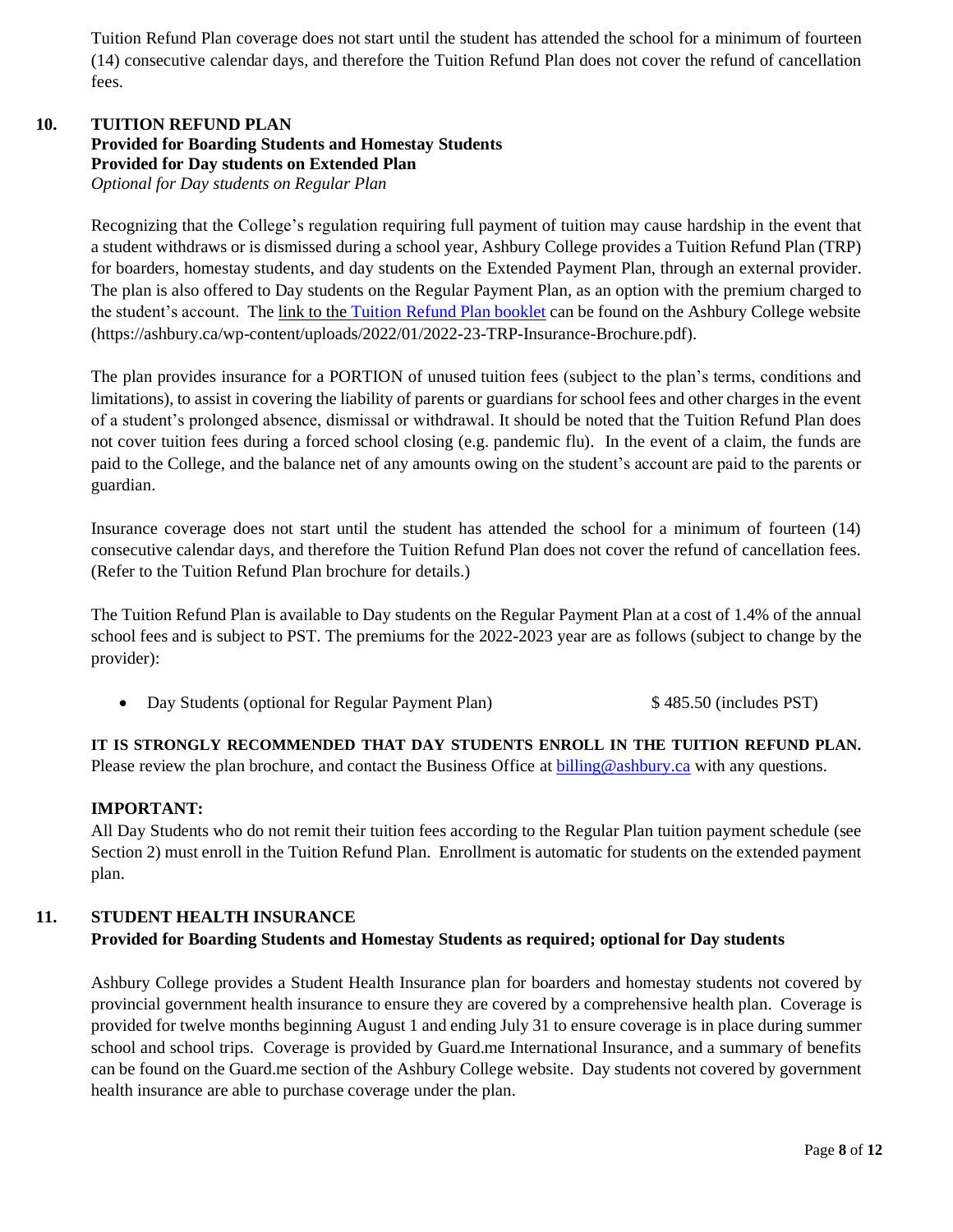Please review the plan information on the Ashbury website (https://www.guard.me/), and contact the Business Office with any questions.

## **12. CHANGE OF ENROLLMENT STATUS From Boarding to Day/Homestay; or from Day/Homestay to Boarding**

If a returning student wishes to change their enrollment status for the 2022-2023 school year, the change must be approved by the Admissions office. A formal request to change must be submitted in writing by the student's parents /guardians by March 1, 2022. If the request is approved by the Admissions office, the student will be automatically withdrawn from their current program (Day, Homestay or Boarding) immediately upon confirmation of approval. Please contact the Admissions office for more information.

## **13. MERIT AWARDS AND FINANCIAL ASSISTANCE**

As a registered Canadian charity, the Ashbury College Foundation manages an endowed fund from which we can offer financial assistance to students with financial need, and merit awards for outstanding new applicants. Through fundraising and gifts to the school, the endowment fund has grown to over \$15 million. We continue to work toward increasing this fund in order to make Ashbury more financially accessible. Financial awards have increased in recent years, reflecting the high priority the College's Board of Governors places on attracting talented students. Students must successfully complete the application process prior to being considered for merit awards or financial assistance. All financial assistance is based on need and merit, and is subject to the provision of personal financial information to a third-party agency that makes an independent determination of financial need. Additional information and application procedures are available from the Admissions Office [\(admissions@ashbury.ca\)](mailto:admissions@ashbury.ca).

It is an unfortunate reality that after enrollment parents or guardians can experience a negative change in financial circumstances that impact their ability to pay tuition and other fees. The College has a limited amount of financial assistance available to support families requiring assistance after the start of the school year, subject to the approval process. In order to qualify the parents/guardians must contact the College as soon as the need is identified, to commence the application process.

## **14. HEALTH SERVICES, MEDICAL REQUIREMENTS AND HOSPITAL INSURANCE**

Under Ontario Law all students are required to have appropriate immunization prior to entering the school. The Medical Officer of Health is required to enforce this regulation**. By law all students must satisfy this requirement.** All students must have health insurance coverage provided by the Ontario Health Insurance Plan (OHIP), another provincial health insurance plan or the equivalent thereof. Students must provide satisfactory evidence of insurance. This applies in particular to Quebec residents. Health insurance for Boarding and Homestay students not covered by a provincial program is arranged through the College for no additional cost. Day students who do not have adequate healthcare insurance may purchase coverage through the College's plan, and a summary of benefits can be found on the Guard.me section of the Ashbury College website.

It is the College's policy that all eligible students must be vaccinated against COVID in order to be enrolled. Proof of vaccination must be provided to the College by June 30, 2022 in order for enrollment to be processed.

Health services are provided to students though our Wellness Centre. In order to have access to these services parents/guardians must provide proof of medical coverage and complete the Wellness Centre Acknowledgement form.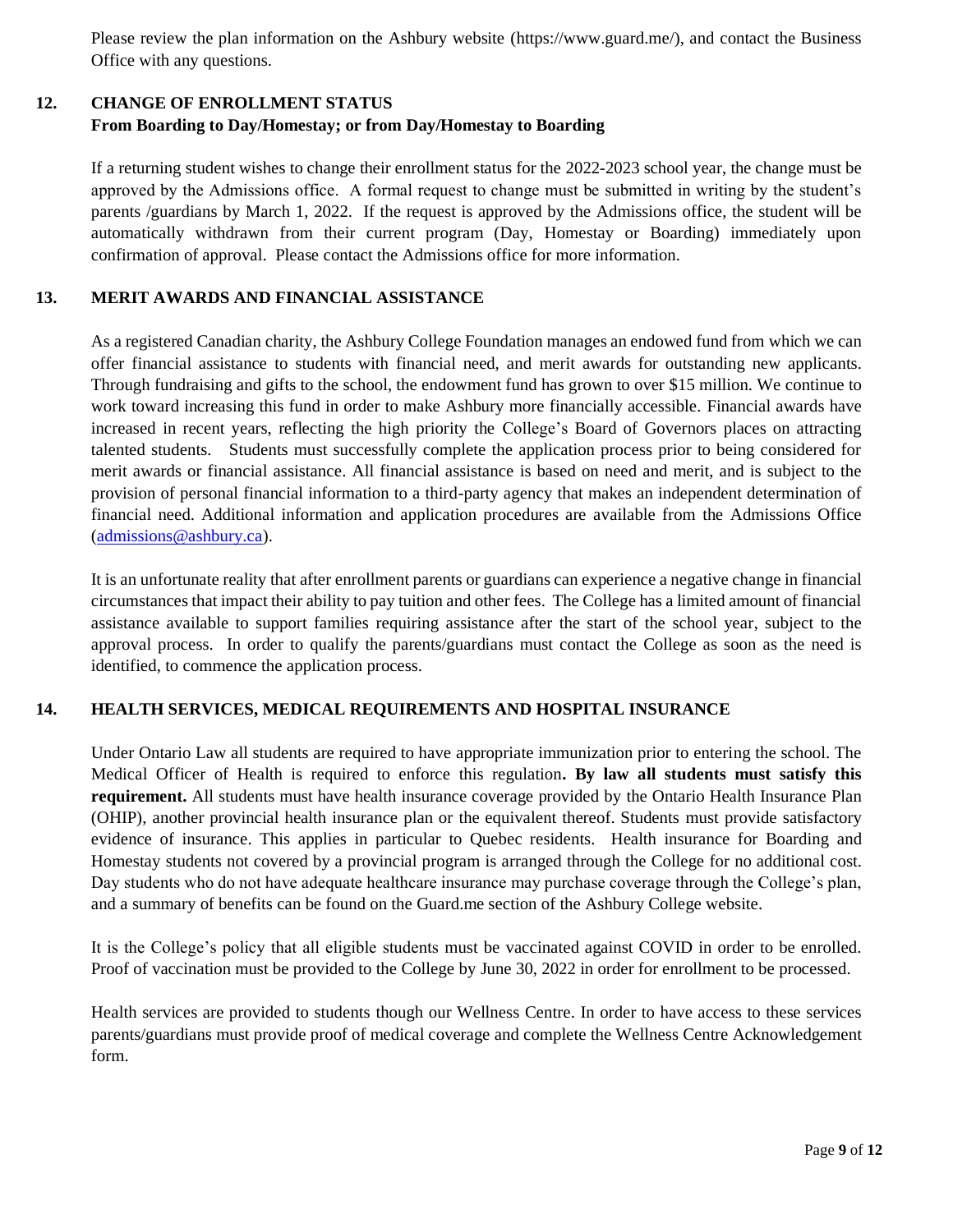## **15. PERSONAL PROPERTY INSURANCE**

Ashbury College cannot accept responsibility for loss or damage to a student's personal property. Parents should ensure that students' personal belongings, including computers, musical instruments, and bicycles, are insured while at school.

## **16. FORCED SCHOOL CLOSING**

In the unfortunate event of a forced school closing, (e.g., pandemic) the school will communicate with students and parents concerning any schoolwork that may need to be completed during the closing. In the event that the school needs to remain closed for a significant period the school may extend the school year up to and including June 30. The school may also schedule weekend classes. Tuition fees are non-refundable in the event of a forced school closing unless otherwise specified by the College.

#### **17. INTERNATIONAL STUDENTS**

The Government of Canada requires all non-Canadian students have a valid student visa and/or a study permit before entering school. A letter of enrollment may be required to obtain or renew your student visa. **To obtain a letter of enrollment, tuition fees must be paid in full.** Students are responsible for their visas and study permits.

#### **18. CONSENT FOR ECONOMIC SANCTIONS AND EMBARGOS SCREENING**

Ashbury is required by Canadian laws and regulations, and by its financial service providers, to screen all financial transactions originating outside North America against certain designated persons lists established under the authority of Canadian and United States economic sanctions and embargo laws.

*By applying to Ashbury*, parents/guardians consent to the provision and use of their personal information and of the personal information of any payee that is provided in order that the College conduct economic sanctions and embargo screening activities. Screening is conducted by an independent third party, and the information is treated as confidential. As a condition of enrollment parents/guardians understand and consent to screening, and agree to provide full and complete information regarding payees during enrollment and as requested by Ashbury College to facilitate such screenings and payment transactions.

## **19. USE OF STUDENT IMAGES**

Throughout the year, Ashbury will capture images of students involved in school life. These images, taken in an educational context or at public events held in association with the school, may be used to promote the College and its activities within a variety of publications, including our weekly e-newsletter, on the College's website, in the College yearbook or on the College's social media feeds. If the College wishes to feature a student's individual image within an advertising or marketing publication, the College will contact the parent/guardian in advance to request consent. If you have any concerns about the use of such images, please contact the Ashbury Senior Risk Officer, Simon Parker.

Ashbury also records video footage of various activities and live streams events such as concerts, graduation ceremonies and sports games. As these events are public in nature, and we do not seek consent in advance for permissions to broadcast images, Ashbury College is not responsible for the content within these video feeds and may use these recordings to promote the College and its activities.

*By applying to Ashbury*, students and parents/guardians understand, accept and consent to the use of student images as described above.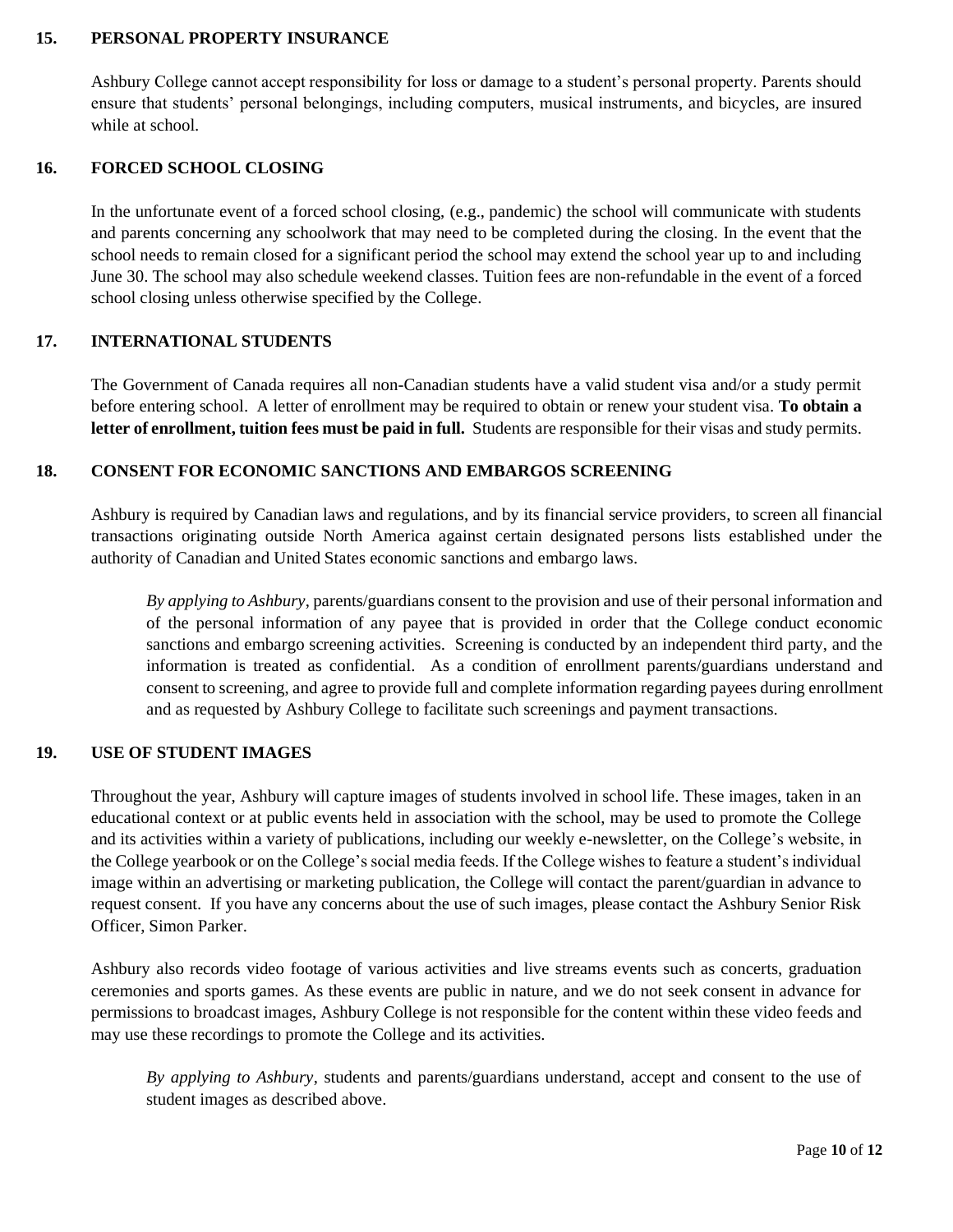## **20. THE NETWORKED CLASSROOM**

Ashbury College is committed to providing a secure e-learning environment to enrich the learning opportunities of all our students. In our classrooms and through our online learning delivery platforms for educational programs, Ashbury teachers utilize a variety of education software. Ashbury also provides students with school owned devices. The use of these varies dependent upon the grade and school subject. Students and parents must sign off and adhere to all school policies and guidelines with respect to the use of these resources.

*By applying to Ashbury*, students and parents/guardians understand, accept and consent to the student acquiring, installing, copying, or otherwise using any educational software as directed by Ashbury on laptops and portable devices, including on private devices, for use as a part of the Ashbury educational experience. Students and parents/guardians understand, accept and agree to adhere to all school policies and guidelines with respect to the use of these resources.

In this instance, education software is an all-encompassing term used to refer to any and all software designed for use in the education industry, including but not limited to student information systems, classroom management software, reference management software and language learning software.

## **21. PERSONAL INFORMATION PROTECTION AND ELECTRONIC DOCUMENTS ACT**

Ashbury is accountable for the personal information collected in the process of educating students. Consent is obtained in the enrollment contract and specifically when needed. Information is disclosed to Ashbury employees only as appropriate and with consent. Accuracy, retention, safeguards and individual access are ensured as required by law.

Personal information is also collected under the authority of the Ontario Education Act and will be used for the establishment and maintenance of the Ontario Student Record (OSR) in accordance with the *OSR Guideline* (2000). Access to OSR records may be obtained by contacting the Head of School or the Director of Student Success and Wellness.

## **22. ADVANCING THE SCHOOL THROUGH CHARITABLE GIVING**

#### **Please support the College!**

Although tuition fees cover the day-to-day operating expenses of the school it is the generosity of the Ashbury community of parents, alumni and friends that enables the school to move forward in the area of capital improvements, new academic and co-curricular programs and student financial assistance. As with most independent schools, the provision of these enhanced services, facilities and programs depends upon the level of charitable giving. Although always voluntary, it is hoped parents will include the school as a deserving recipient of their annual charitable giving. The goal is to have 100 percent parent participation in the Annual Giving program. Donations to the school can be made through gifts of cash, bequests, life insurance, capital assets, giftsin-kind and other methods. All gifts are eligible for charitable tax receipts issued by Ashbury College Foundation subject to current income tax legislation. Please contact the Advancement office for detailed information.

## **23. INCOME TAX INFORMATION**

*Income tax legislation is subject to change and this section is provided for information purposes only.*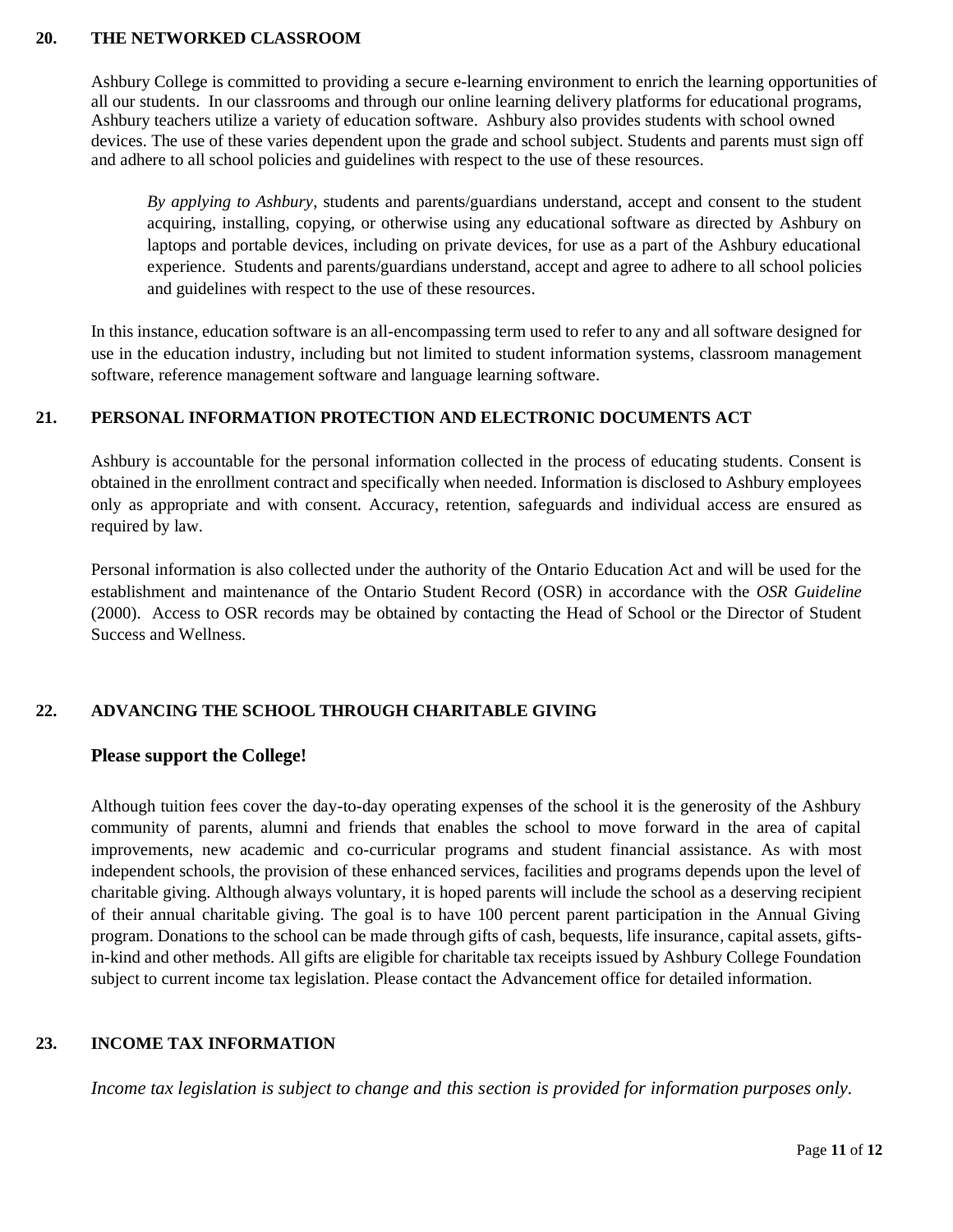## **Tuition Fees**

Typically, tuition fees are **not deductible** for income tax purposes as the College is not a post-secondary institution. The only exception is tuition for Higher Level IB courses (see Section 6), as these courses are recognized as post-secondary.

To ensure that students and parents/guardians are able to claim all credits to which they are entitled, the College provides receipts for Higher Level IB courses. The issuance of a receipt does not guarantee that the taxpayer is entitled to any credits.

Note that receipts must be issued on a calendar year basis, and therefore reporting for one school year will be split over two calendar years.

#### **Financial Assistance**

Awards provided through the College's financial assistance program will be reported on a T4A issued to the student. Under current tax legislation the full amount of a scholarship, fellowship or bursary is excluded from income if the particular award is received in connection with enrollment in an elementary or secondary school educational program. However, the College is required to report the award.

## **Child Care Expenses**

Receipts for child-care expenses for children under the age of 16 years in the tax year are issued each February for the portion of tuition fees that relate to lunchtime and recess care. Please note that it is the responsibility of the parent to establish eligibility for this deduction. Further information can be accessed through the CRA website.

## **Voluntary Gifts**

Income tax receipts are automatically issued under our registered charitable organization number for any eligible voluntary gifts given to Ashbury College or Ashbury College Foundation.

Financial Handbook 2022-2023 / Updated January 2022